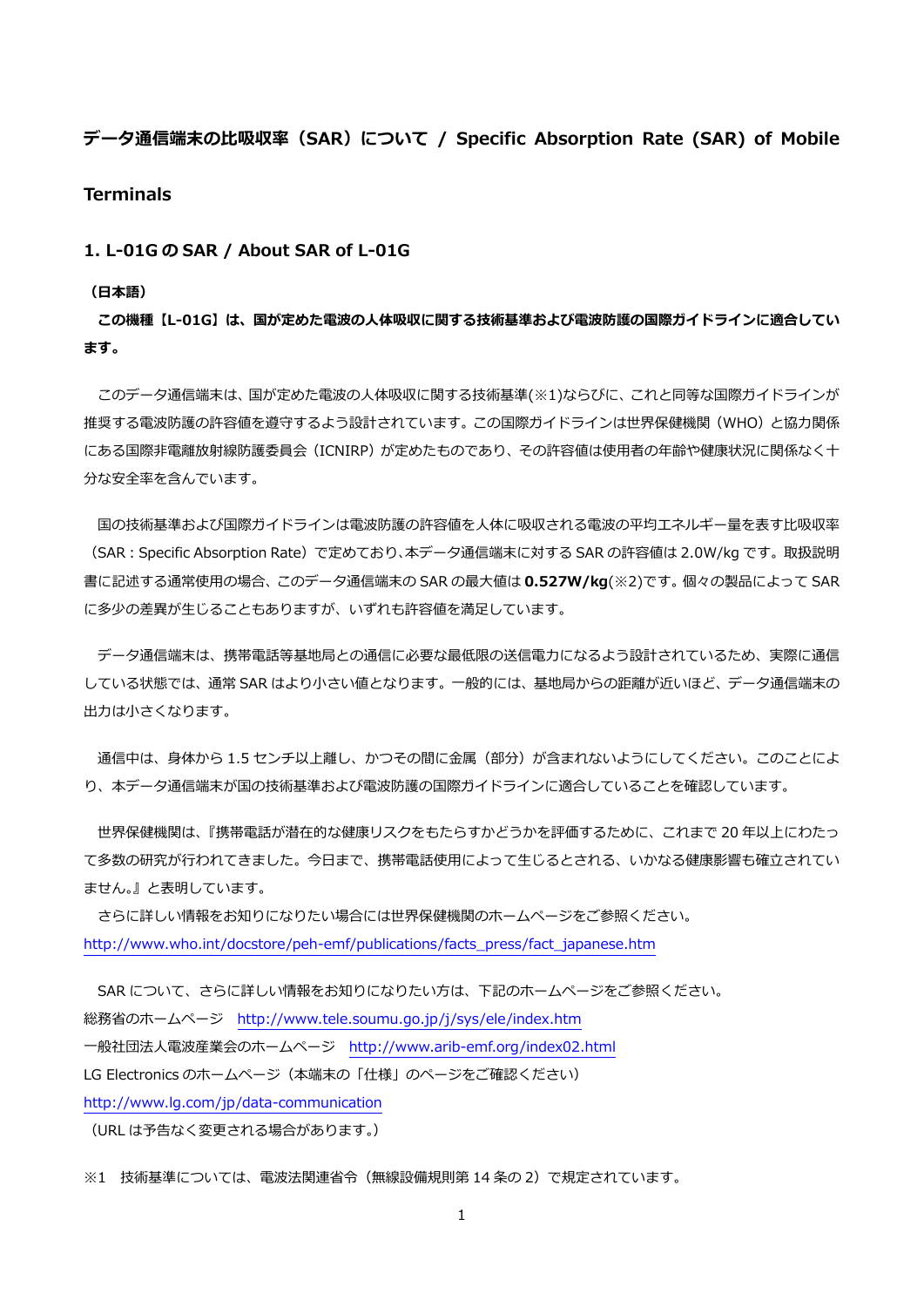#### **(In English)**

# **This model [L-01G] device complies with Japanese technical regulations and international guidelines regarding exposure to radio waves.**

This device was designed in observance of Japanese technical regulations regarding exposure to radio waves (\*1) and limits to exposure to radio waves recommended by a set of equivalent international guidelines. This set of international guidelines was set out by the International Commission on Non-Ionizing Radiation Protection (ICNIRP), which is in collaboration with the World Health Organization (WHO), and the permissible limits include a substantial safety margin designed to assure the safety of all persons, regardless of age and health condition.

The technical regulations and international guidelines set out limits for radio waves as the Specific Absorption Rate, or SAR, which is the value of absorbed energy in any 10 grams of tissue over a 6-minute period. The SAR limit for mobile terminals is 2.0 W/kg. The highest SAR value for this device when tested for intended use described in the instruction manual is **0.527 W/kg** (\*2). There may be slight differences between the SAR levels for each product, but they all satisfy the limit.

The actual SAR of this device while operating can be well below that indicated above. This is due to automatic changes to the power level of the device to ensure it only uses the minimum required to reach the network. Therefore in general, the closer you are to a base station, the lower the power output of the device.

During communication, please keep the device farther than 1.5 cm away from your body without including any metals. This device satisfies the technical regulations and international guidelines.

The World Health Organization has stated that "a large number of studies have been performed over the last two decades to assess whether mobile phones pose a potential health risk. To date, no adverse health effects have been established as being caused by mobile phone use."

Please refer to the WHO website if you would like more detailed information. http://www.who.int/docstore/peh-emf/publications/facts\_press/fact\_english.htm

Please refer to the websites listed below if you would like more detailed information regarding SAR. Ministry of Internal Affairs and Communications Website: http://www.tele.soumu.go.jp/e/sys/ele/index.htm Association of Radio Industries and Businesses Website: http://www.arib-emf.org/index02.html (in Japanese only)

LG Electronics Inc. Website (Check the Specifications page for this terminal.): http://www.lg.com/jp/data-communication (in Japanese only)

(The above URLs are subject to change for without notice.)

\*1 Technical regulations are defined by the Ministerial Ordinance Related to Radio Law (Article 14-2 of Radio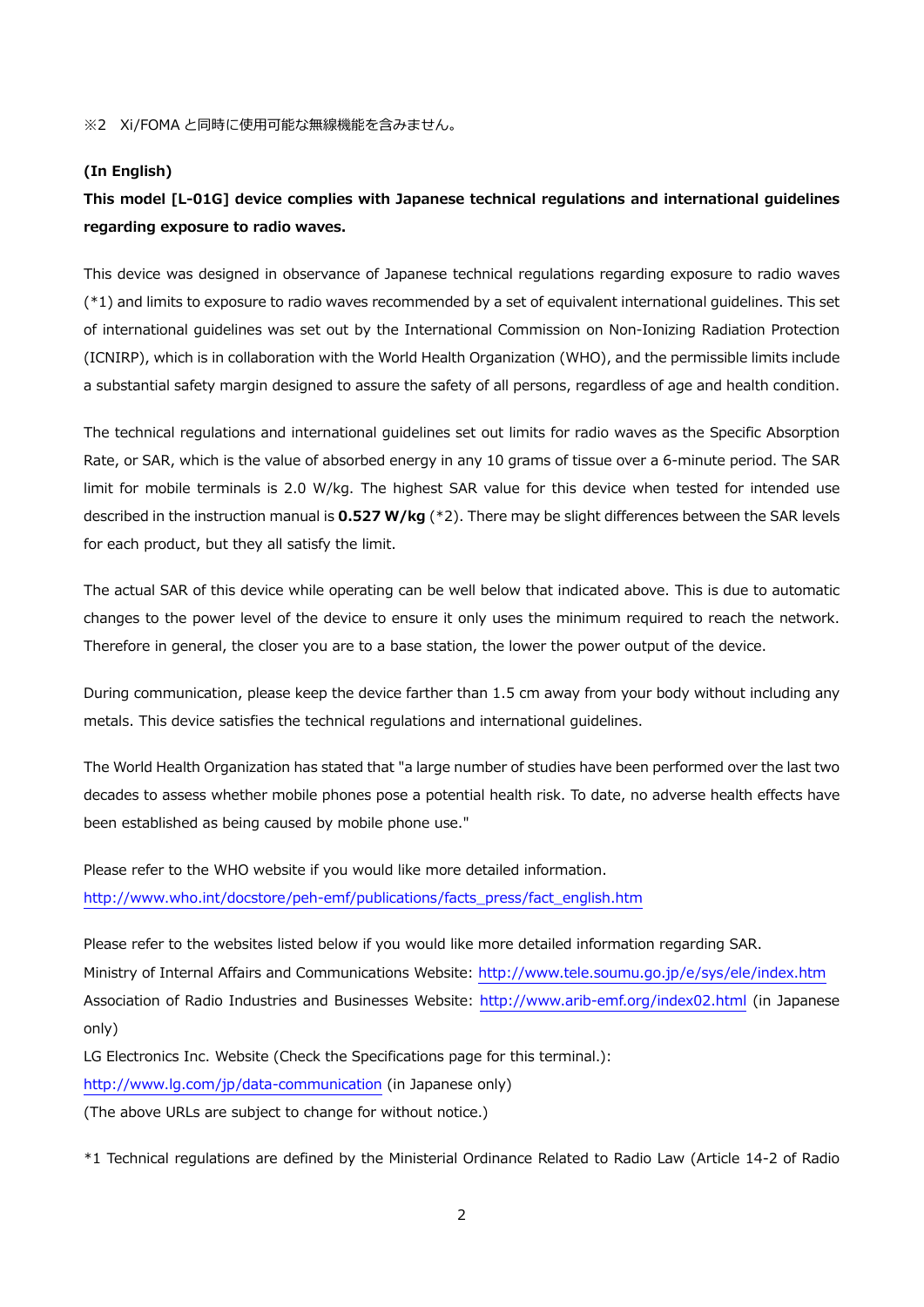Equipment Regulations).

\*2 Not including other radio systems that can be simultaneously used with Xi/FOMA.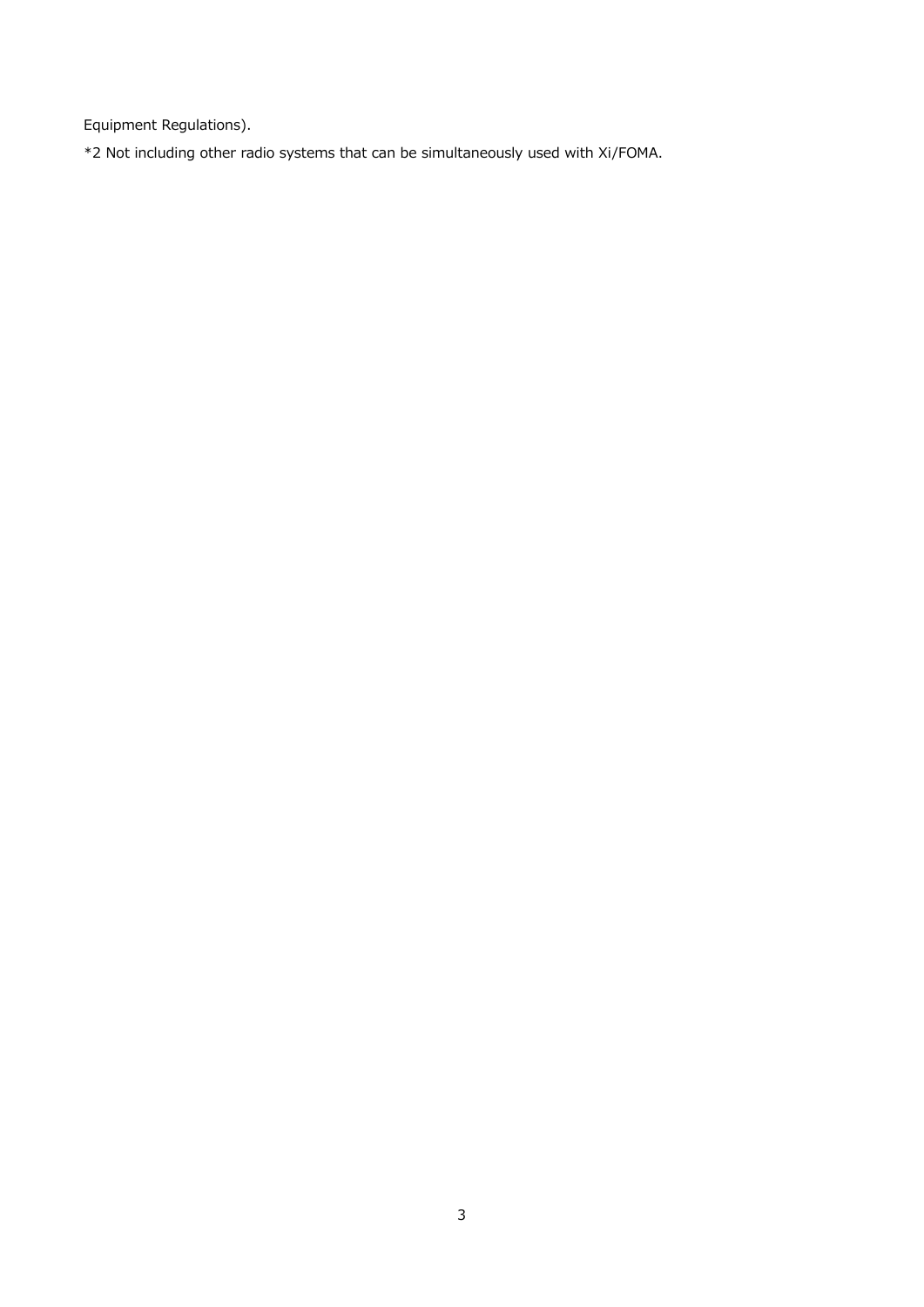# **2. About SAR of L-01G for FCC RF exposure requirements**

## **Body-worn Operation**

For body worn operation, this device has been tested and meets the FCC RF exposure guidelines. Please use an accessory designated for this product or an accessory which contains no metal and which positions the handset a minimum of 1.5 cm from the body.

#### **Consumer Information on SAR (Specific Absorption Rate)**

#### THIS DEVICE MEETS THE GOVERNMENT'S REQUIREMENTS FOR EXPOSURE TO RADIO WAVES.

Your wireless device is a radio transmitter and receiver. It is designed and manufactured not to exceed the emission limits for exposure to radiofrequency (RF) energy set by the Federal Communications Commission of the U.S. Government. These limits are part of comprehensive guidelines and establish permitted levels of RF energy for the general population. The guidelines are based on standards that were developed by independent scientific organizations through periodic and thorough evaluation of scientific studies.

The standards include a substantial safety margin designed to assure the safety of all persons, regardless of age and health.

The exposure standard for wireless devices employs a unit of measurement known as the Specific Absorption Rate, or SAR.

The SAR limit set by the FCC is 1.6W/kg.

\* Tests for SAR are conducted using standard operating positions specified by the FCC with the device transmitting at its highest certified power level, the actual SAR level of the device while operating can be well below the maximum value. This is because the device is designed to operate at multiple power levels so as to use only the power required to reach the network. In general, the closer you are to a wireless base station antenna, the lower the power outputs.

Before a device is available for sale to the public, it must be tested and certified to the FCC that it does not exceed the limit established by the government-adopted requirement for safe exposure. The tests are performed in positions and locations (e.g., worn on the body) as required by the FCC for each model.

The highest SAR value for this device when worn on the body is 1.28W/kg.

The FCC has granted an Equipment Authorization for this device with all reported SAR levels evaluated as in compliance with the FCC RF emission guidelines. SAR information on this device is on fi le with the FCC and can be found under the Display Gant section of http://www.fcc.gov/oet/ea/fccid/ after searching on FCC ID ZNFL01G. Additional information about Specific Absorption Rates (SAR) can be found on the Cellular Telecommunications Industry Association (CTIA) web-site at http://www.ctia.org/.